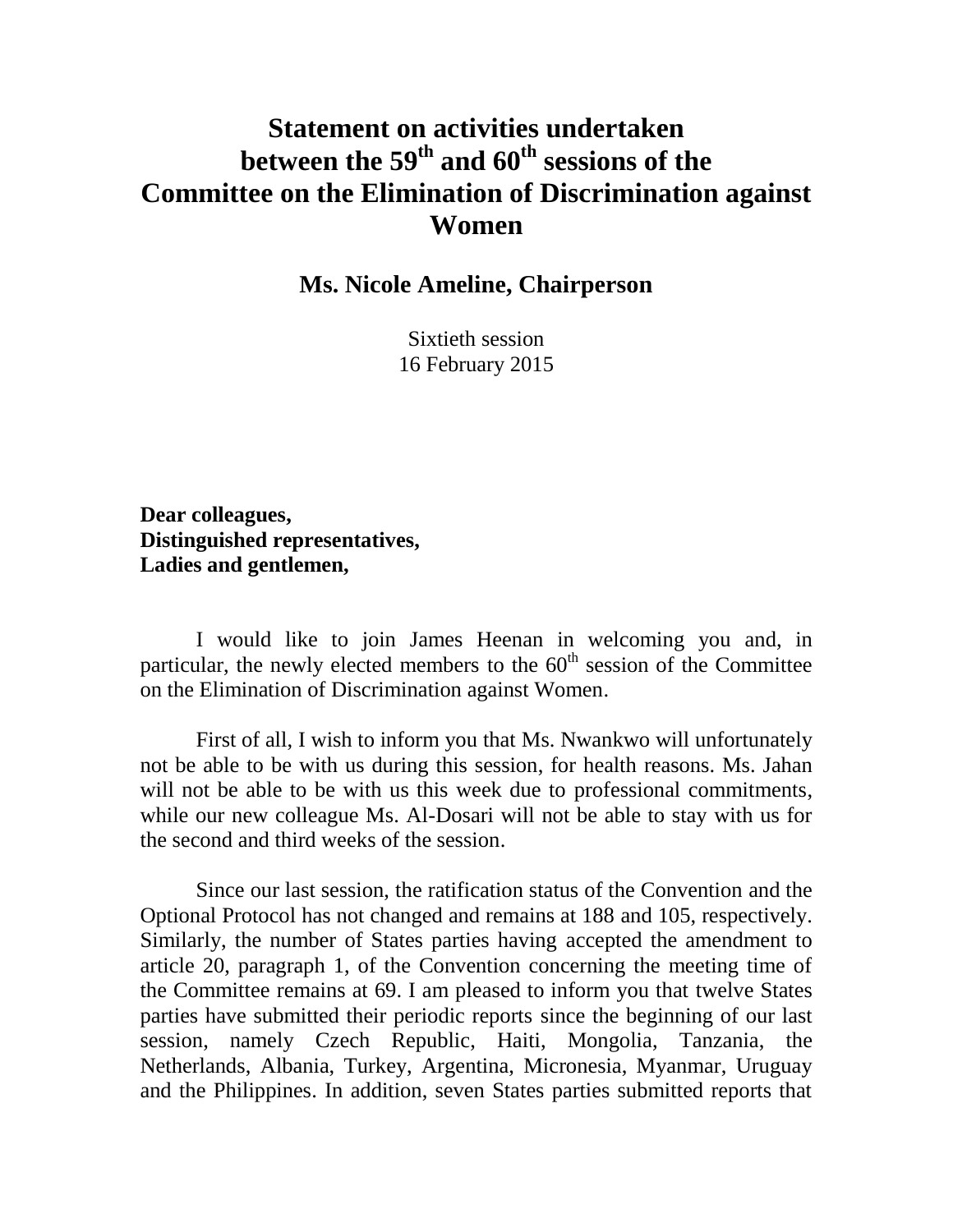were returned to them because they exceeded the limit of 21200 words established by General Assembly resolution 68/268. These States parties (Ukraine, Estonia, Switzerland, Armenia, Mali, Bangladesh and Honduras) were requested to shorten and re-submit their reports within two months. The status of the report submitted by Trinidad and Tobago, which slightly exceeds the word limit, is currently being clarified. Also since our last session, seven States parties have requested to submit their next periodic reports under the new simplified reporting procedure. I trust that we will find time to examine their requests at this session.

Shortly after our fifty-ninth session, on 11 November 2014, I met with Ms. Véronique Bartolone, in charge of the advancement of women in the office of the President of the French National Assembly, who briefed me on the modalities for the launch of the campaign for CEDAW's candidature for the Nobel Peace Prize in 2015. The campaign was launched at the National Assembly on 19 January 2015. Thereafter, the supporters of the campaign officially submitted the candidature.

On 25 November, I made the closing remarks at a colloquium on "Women at stake in violence" organized by the French Ministry of Foreign Affairs in Paris on the occasion of the International Day for the Elimination of Violence against Women. The colloquium discussed the use of sexual violence in armed conflict and international action to combat trafficking in persons.

On 26 November, I chaired a conference on "Women and sustainable development" organized by UNESCO in Paris, which was attended by many UNESCO Member States, including the 58 Members of UNESCO's Executive Council.

On 28 November, I handed over the Arborus awards at the National Assembly in my capacity as Chair of the Arborus Fund which promotes equality of women and men in the private sector by awarding gender equality standard labels to companies. On the same day, I delivered the closing remarks at a thematic debate of the French Parliamentary delegation on women's rights on "Prostitution – violence against women's bodies".

On 16 December, I gave a speech entitled "Reflections on gender equality policies" at an international colloquium in Paris on the theme "1975 to 2015: Still a long way to go towards gender equality?", organized by the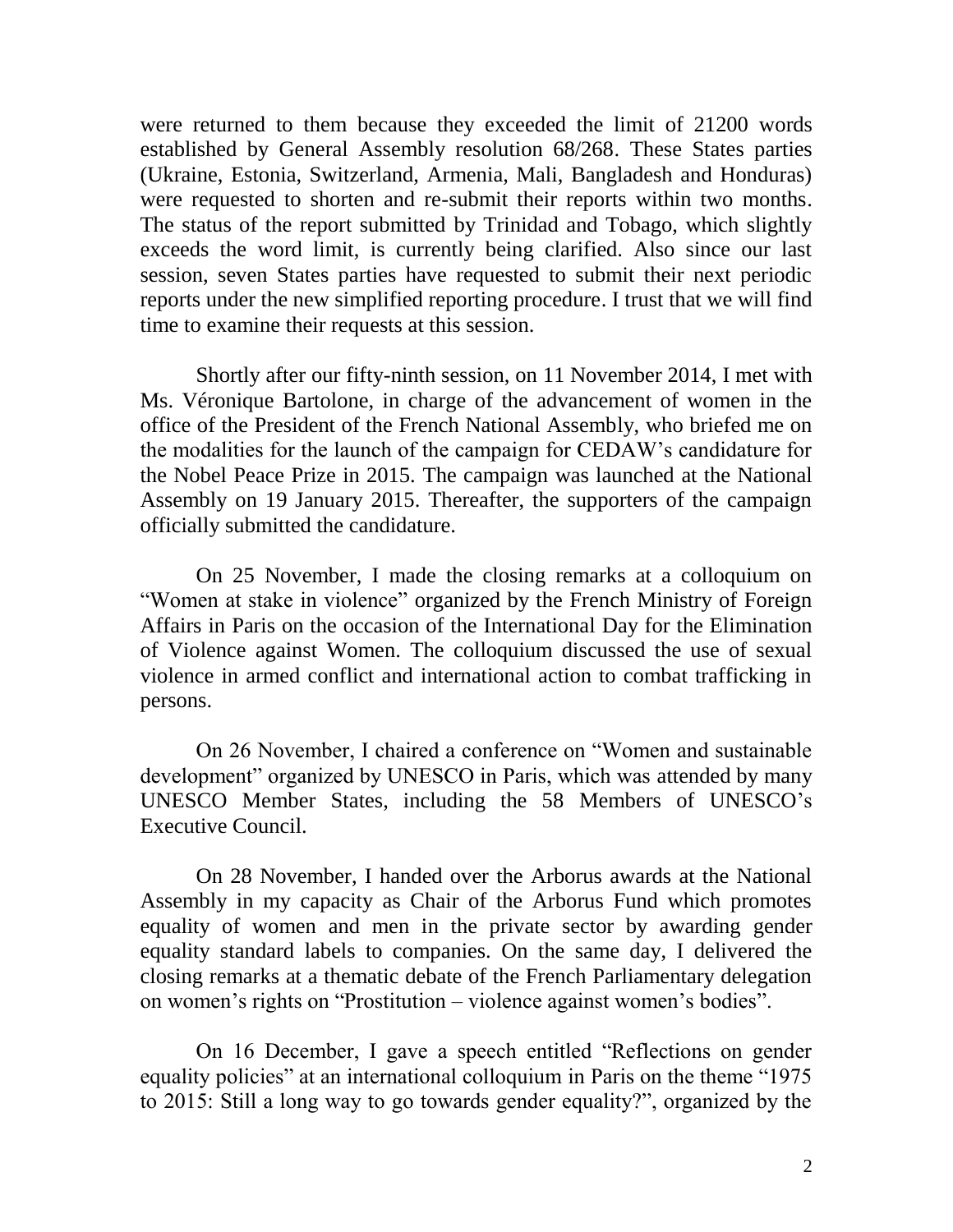Gender and Development Platform of the Ministry of Foreign Affairs in cooperation with the Gender in Action Network.

From 11 to 13 January 2015, I went to Cairo, Egypt, with the "Equality of girls and boys in education" campaign, where we distributed 100 IPads to pupils at the Mokattam School in the Ragpickers' district (*quartier des chiffonniers*), one of the most disadvantaged districts of Cairo.

On 14 January, I gave an interview on the theme "Voices of Women" on Radio Orient Paris.

From 16 to 18 January, I participated in the informal meeting of Chairpersons of the human rights treaty bodies, held at Wilton Park, United Kingdom. The Chairs took stock of progress made since the last Chairpersons' meeting and prepared the next meeting of Chairpersons which will take place in San José, Costa Rica, from 22 to 26 June 2015. They also adopted two joint statements, on the post-2015 development agenda and on human rights against violence.

On 23 January, I attended the screening of the film "Women and Men" ("Des hommes et des femmes") of Frédérique Bedos, in the presence of several Ministers, in Paris. You will remember Ms. Bedos as the gifted young media artist who came to Geneva to record interviews with Committee members for this documentary.

On 3 February, I de-briefed the Humanitarian Affairs Committee of the National Assembly on my mission to Cairo speaking on the theme "Girls' education: An example from Cairo". On the same day, I met with representatives of Zonta International, a worldwide organization of executives in business and the professions working together to advance the status of women; and discussed the work of CEDAW with them.

On 5 February, I gave a speech on "The role of the CEDAW Committee and Convention in the new development framework" at a meeting of the Women Paliamentarians Association in Torino, Italy. On 12 February, I hosted a conference organized by the *Grande Loge Féminine de France* in Deauville on the theme "Women's rights: Progress or regression".

During our present session, I will have the honour to represent the Committee at a Beijing +20 conference in Chile from 27 February to 3